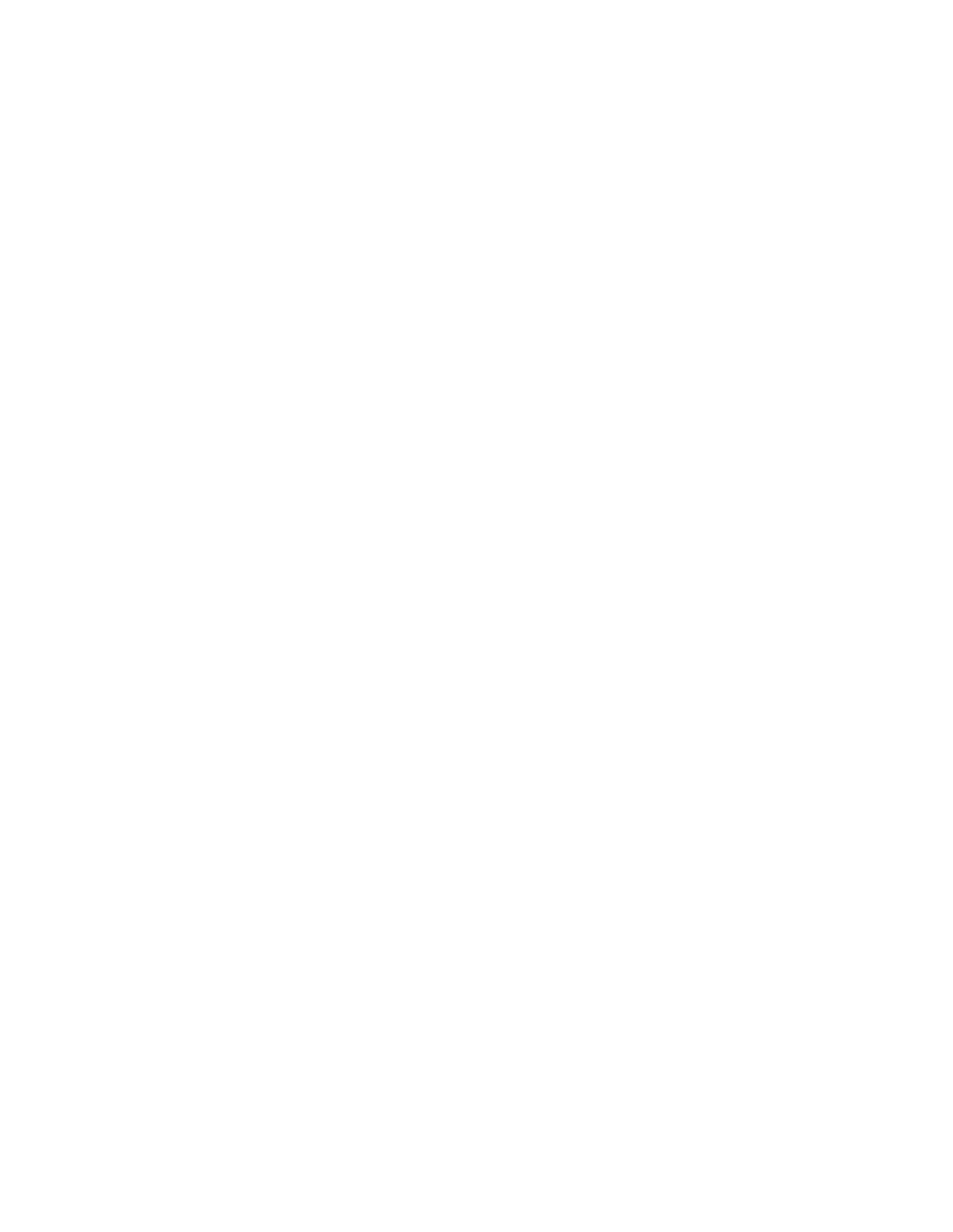After reading this chapter, you will know:

- what the purpose of the exam is;
- how the exam is structured;
- how to apply for the exam;
- what makes the PCE different from university exams;
- how the exam is marked;
- where to get information about registering to practise physiotherapy.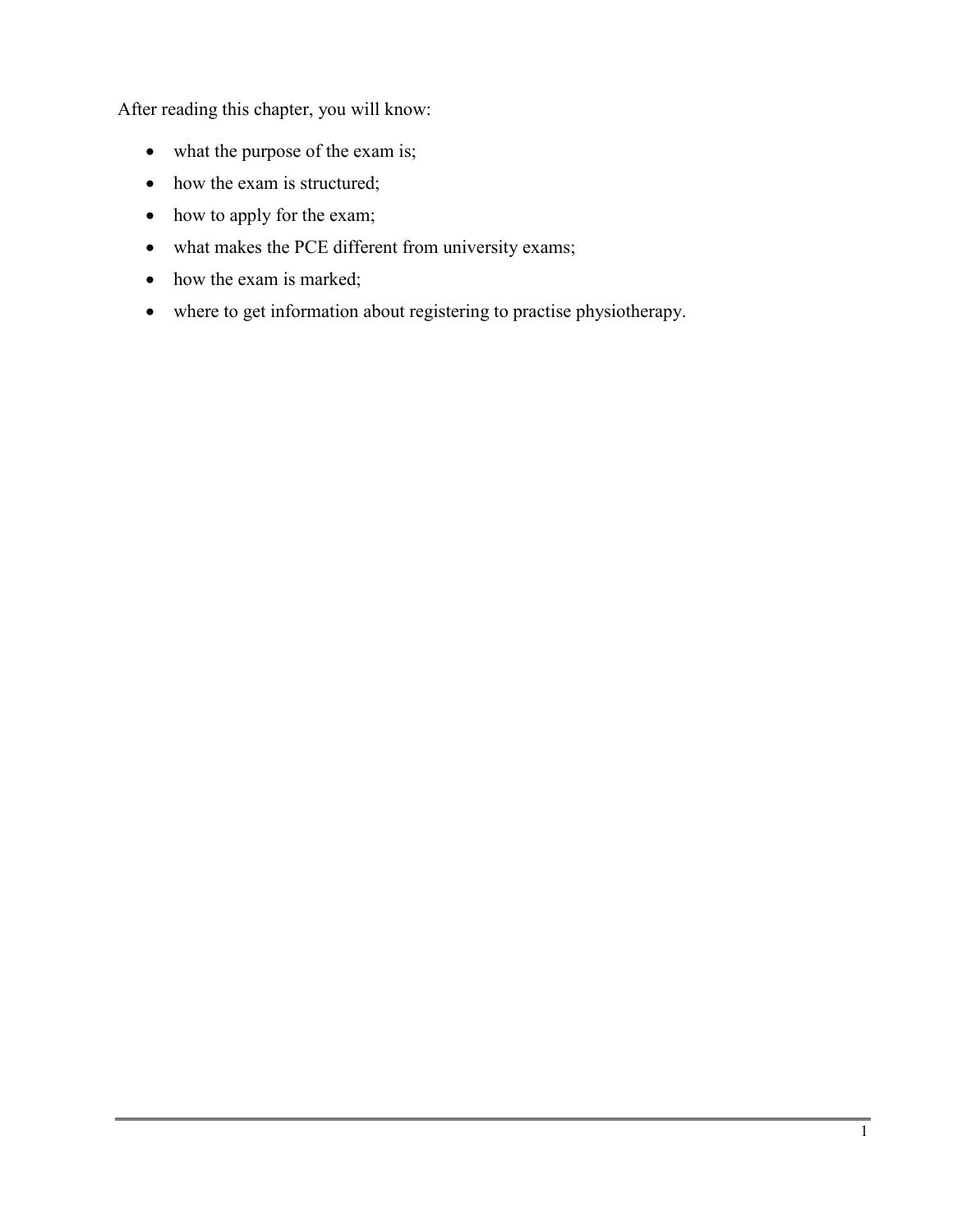## **Purpose of the PCE**

The Physiotherapy Competency Examination (PCE) tests whether qualified exam candidates have demonstrated a minimum standard of practice. It fairly and accurately evaluates the competencies needed to practise physiotherapy. All physiotherapy regulators in Canada except Quebec require applicants to have passed the PCE before being granted the right to practice, (although Quebec requires all applicants trained outside Quebec to have passed the PCE). Quebec-trained applicants must pass a comprehensive exam unique to that province that is equivalent to the PCE.

The PCE tests the essential competencies of physiotherapy practice – the essential knowledge, skills and abilities. It tests history-taking, physical examination, data interpretation, clinical problem solving, treatment techniques, ethics, safety, interviewing and communication. The exam covers the core clinical practice areas: neuromusculoskeletal, neurological, cardiopulmonary-vascular and multisystem.

|                | <b>Written Component</b>                                                                  | <b>Clinical Component</b>                                                                                       |
|----------------|-------------------------------------------------------------------------------------------|-----------------------------------------------------------------------------------------------------------------|
| <b>Purpose</b> | Tests your understanding of<br>essential physiotherapy knowledge,<br>skills and abilities | Tests your understanding and<br>application of physiotherapy<br>knowledge, skills and abilities                 |
|                | Tests your understanding of the<br>principles and processes of<br>physiotherapy practice  | Tests your ability to safely and<br>effectively apply the principles and<br>processes of physiotherapy practice |

## **Structure and Timeline of the PCE**

#### The exam has two components:

|                  | <b>Written Component</b>                                                                 | <b>Clinical Component</b>                                                                                                       |
|------------------|------------------------------------------------------------------------------------------|---------------------------------------------------------------------------------------------------------------------------------|
| <b>Structure</b> | One 4-hour session<br>$\bullet$                                                          | One 5-6 hour session (approximately)                                                                                            |
|                  | Computer-based format                                                                    | Objective Structured Clinical Examination                                                                                       |
|                  | Multiple choice                                                                          | (OSCE)<br>16 stations:                                                                                                          |
|                  | 200 questions                                                                            |                                                                                                                                 |
|                  |                                                                                          | 8 stations: a 10-minute encounter with<br>a standardized client                                                                 |
|                  |                                                                                          | 8 stations: a 5-minute encounter with a<br>$\bullet$<br>standardized client, followed by a 5-<br>minute related written station |
| Timeline         | Offered six times each year<br>٠                                                         | Offered twice each year<br>$\bullet$                                                                                            |
|                  | Results (Pass/Fail) uploaded on<br>CAPR website and mailed within 6<br>weeks of the exam | Results (Pass/Fail) uploaded on CAPR<br>website and mailed within 12 weeks of the<br>exam                                       |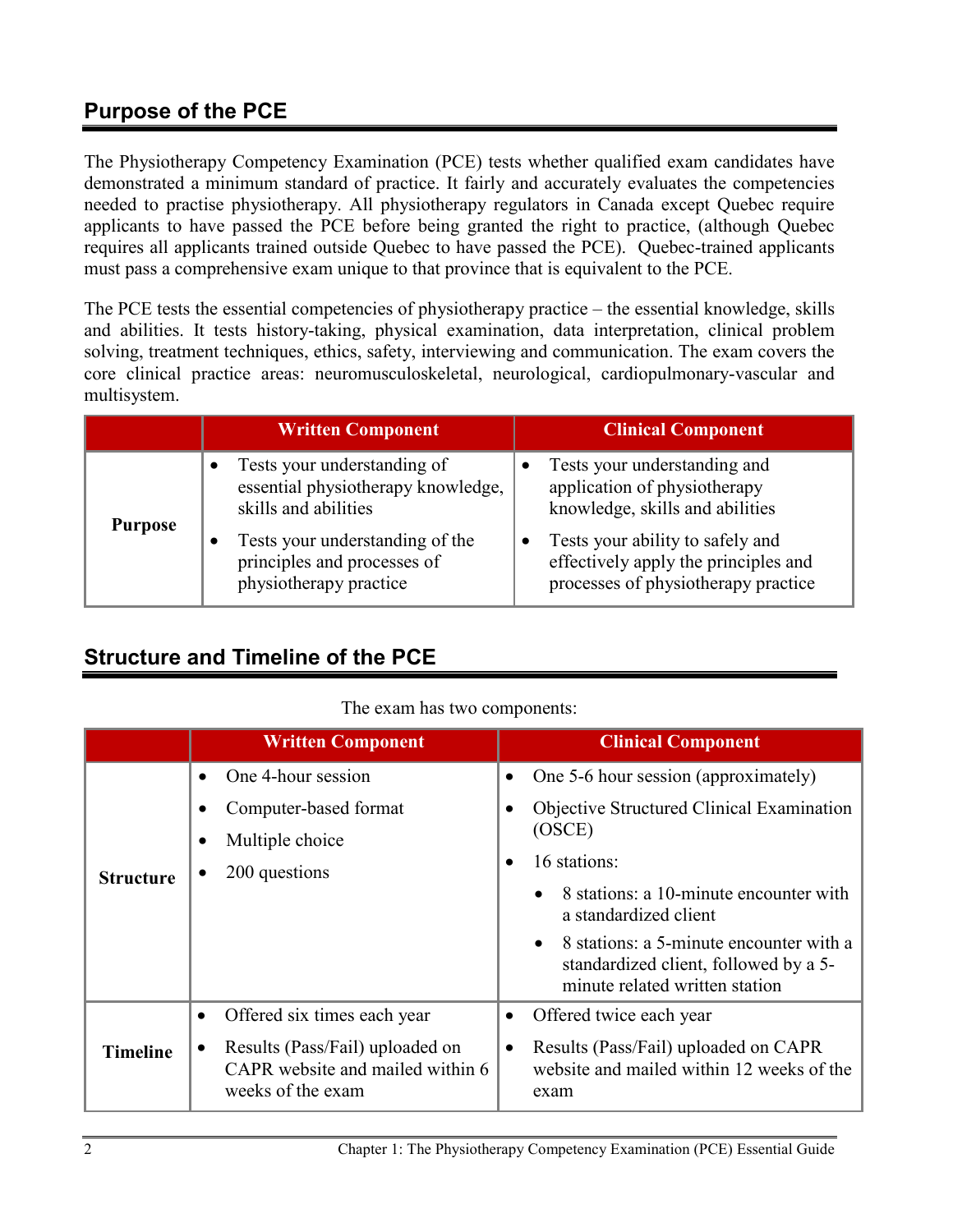### **Application and Procedure of PCE**

CAPR recommends that you apply for both components at the same time, but you can apply for the Written Component first and then apply for the Clinical Component later.

To apply to the PCE, follow these steps:

- 1. Make sure that you are eligible to apply to the PCE (Refer to the **Exam Policy**, 4. Eligibility to take the PCE.)
- 2. Review the available information on exam dates, times and locations (Refer to the Exam [Registration Guide,](http://www.alliancept.org/taking-the-exam/exam-application-information/exam-registration-guide-2017/) 1. Exam Date, 7. Exam Sites)
- 3. Contact the regulator in the province in which you want to work for information about registration to work as a physiotherapist. (Refer [Regulator Websites\)](http://www.alliancept.org/regulator-websites/)
- 4. Calculate your fees and arrange for payment. (Exam Registration Guide, 2. Exam Fees and payment methods)
- 5. Apply for the exam.
	- Send original [application forms,](http://www.alliancept.org/taking-the-exam/information-and-accommodations/exam-forms/) payment, and any other required documents to our office. Include your Declaration of Identify form, if you have not already sent this.
	- We **DO NOT** accept application forms via fax or email.
	- Once successfully registered, you will be sent a Registration Notice by email.
	- Once you receive a Registration Notice, you can schedule your exam through the website of our computer-based testing partner, Prometric. Once scheduled, Prometric will send you a Booking Confirmation Email.
- 6. Study for the exam. See the following resources:
	- Chapter 3: Written Component with Sample Questions
	- Chapter 4: Clinical Component with Sample Stations
	- Chapter 5: Exam Day: Maximize Your Performance
- 7. Make arrangements for travel and accommodation.
- 8. Take the exam.
	- Exam results released as per above schedule.

If you are already registered in a province or territory, you will need to update your registration with the physiotherapy regulator after you successfully complete the exam. Contact the regulator when you receive your results. (See "Certificates and Licensing,".)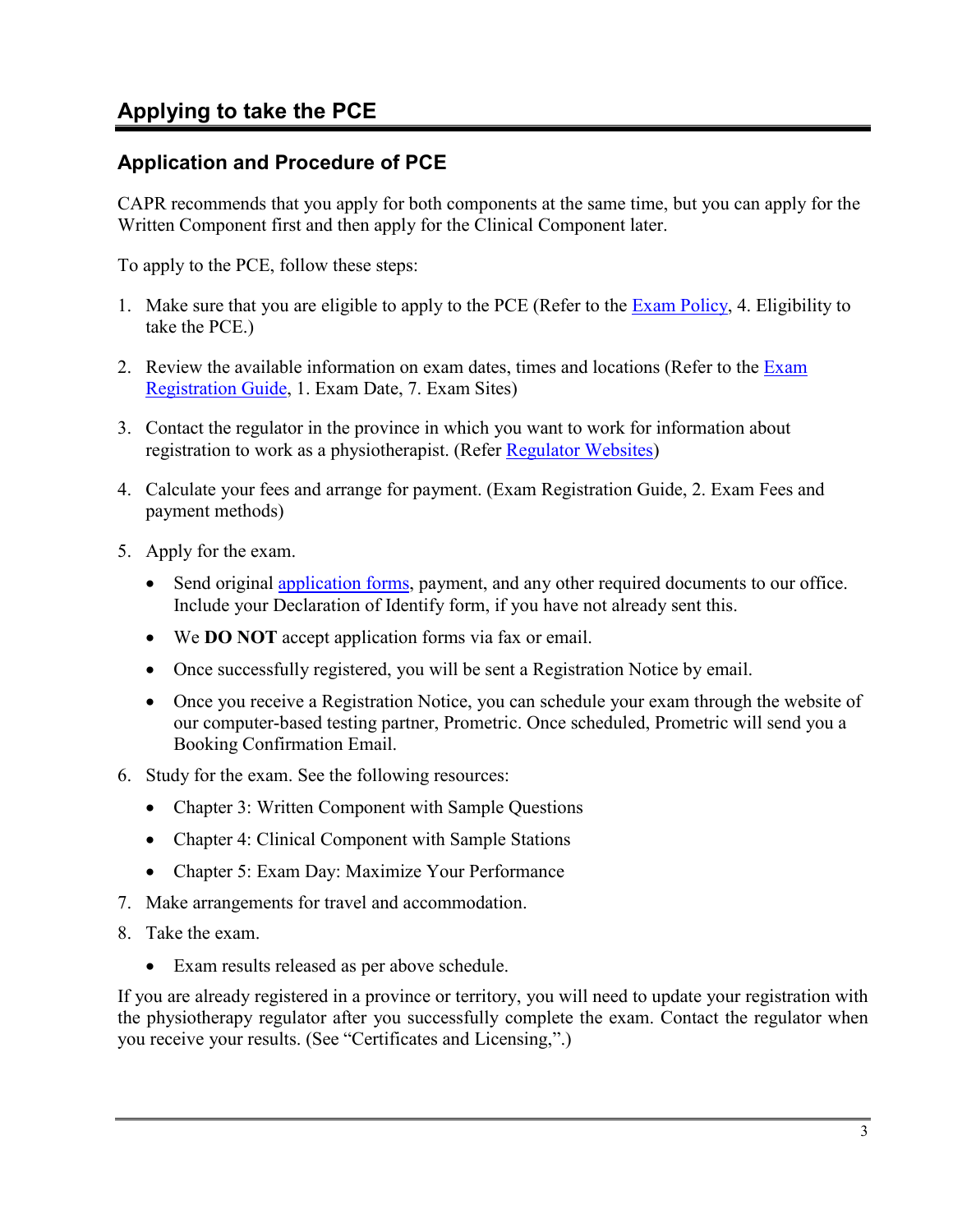## **How the PCE Differs from University Exams**

There are two main types of exams: formative and summative. University-based physiotherapy courses and clinical placements use both formative and summative evaluations specific to their program goals and objectives.

A formative exam is a process evaluation designed to provide immediate constructive feedback in order to improve an exam-taker's performance. A summative exam measures how well an exam-taker can apply his or her education. Its purpose is not to improve performance, but to measure if an examtaker meets, exceeds or falls short of a minimum standard of performance.

The Physiotherapy Competency Examination is a summative evaluation that measures your competence in physiotherapy. For each exam component, you will receive feedback on your performance. The feedback includes scores for each area of practice so you will know how you did in different areas.

For security reasons, we do not provide detailed feedback on errors or omissions in either component. We also do not educate, mentor or coach candidates in preparation for the exam.

## **Criteria for Successful Completion of the PCE**

The passing score for the PCE is based on the difficulty of each individual exam. There is no set percent score to pass. We also do not pass a certain percentage of candidates.

For both components, the relevant National Test Development Group determines how difficult each individual question or station will be. We use this information to help determine the passing score. The score required to pass the exam is expressed in standard score terms. We convert your raw score to a standard score scale with a mean of 500 and a standard deviation of 100. Information about interpreting your standard score can be found on the CAPR website.

For the Clinical Component, we also set a critical incidents passing score. This means that if your unsafe actions or unprofessional behaviours during the exam are too serious or too numerous, you will not pass.

#### **Written Component**

#### **How Is the Written Component Marked?**

All questions are equally weighted. Correct responses are worth one mark each. Incorrect responses receive no marks. We do not deduct marks for incorrect responses.

If a large number of candidates do not answer a question correctly, we will review that question. The review committee may change the accepted answer or delete the question from the final scoring.

#### **Passing the Written Component**

Your score must meet or exceed the passing score to pass the Written Component of the exam.

In all large scale assessments, the passing score is set by a group of subject matter experts during a standard setting exercise. This is done on a regular basis, every three to five years, to ensure that the passing score reflects the current expectations of the field. It is also done when either the blueprint upon which the exam is based or the structure of the exam itself is changed.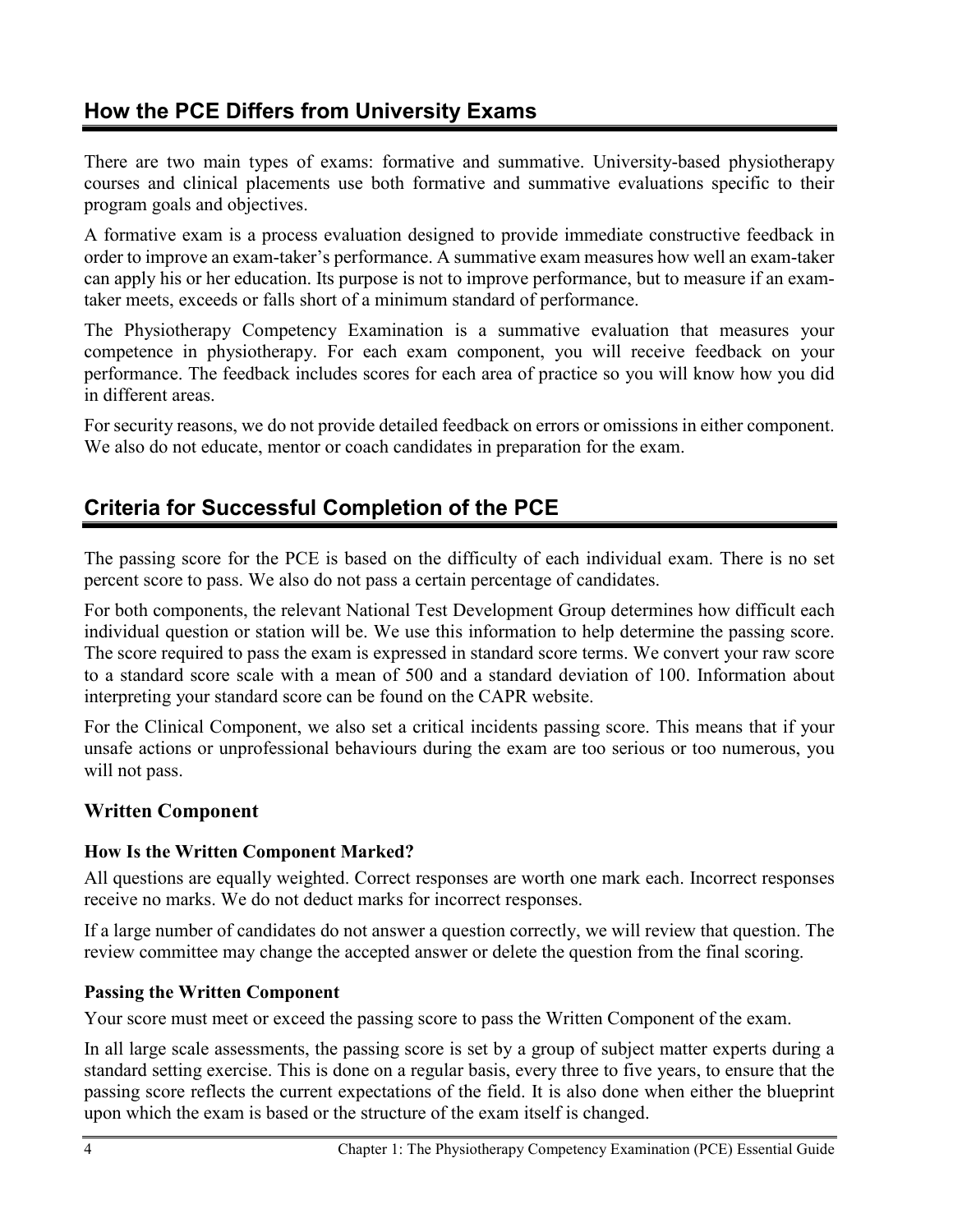In February 2017, CAPR undertook a standard setting exercise to set a new passing score standard for the Written Component of the Physiotherapy Competency Examination. The previous standard was set so that a candidate had to achieve a standard score of 330 or better to pass. The new passing score standard was approved by a subcommittee of the CAPR Board of Directors in early June of 2017. A new method of calculating the standard score was also approved by the subcommittee.

The result is that the new passing score will vary with each administration to better reflect the level of difficulty of the exam. The new method of calculating the standard score was adopted to give candidates and programs more information about the level of difficulty of a particular exam. If the exam is deemed to be more difficult, the standard score will be below 330, and, if the exam is easier, the score will be above 330. The new passing score standard is equivalent to the old passing score standard, which means that your result would have been the same no matter which method we used to calculate your standard score.

#### **Failing the Written Component**

You will fail the Written Component of the exam if you have a score that is less than the passing score.

#### **Clinical Component**

#### **How Is the Clinical Component Marked?**

The examiner in each station evaluates you and records your performance on a predetermined checklist. The examiner also makes note of any actions or omissions you make that could be considered critical incidents. Information on "Critical Incidents: Safety and Professional Issues," is listed below.

After you complete a written station, exam staff will collect your answer sheets. Examiners mark your answers using the marking key developed by the station writers. For each five-minute (couplet) station, the written station is worth 50 percent of the total score.

After the initial marking process, the Board of Examiners reviews all critical incidents identified by examiners on exam day. The Board of Examiners decides whether each incident represents unsafe or unprofessional practice and, if so, if it is of a major or minor nature.

#### **Passing the Clinical Component**

You must meet all of the following criteria to pass the Clinical Component of the exam:

- Achieve or exceed the overall passing score. Your total score shows your overall performance over a range of knowledge, skills and abilities. Your total score does not provide information about specific areas of practice or functions in which you may have gaps in your knowledge, skills or abilities.
- Achieve a passing score on a set number of stations. This criterion ensures that the exam identifies frequent or systematic gaps in your knowledge, skills and abilities.
- Demonstrate an overall level of safe, professional practice. Examiners write down any critical incidents, which are actions or behaviours that cause concern about your ability to practise physiotherapy safely and professionally. The Board of Examiners reviews these critical incidents and makes a final decision about each one.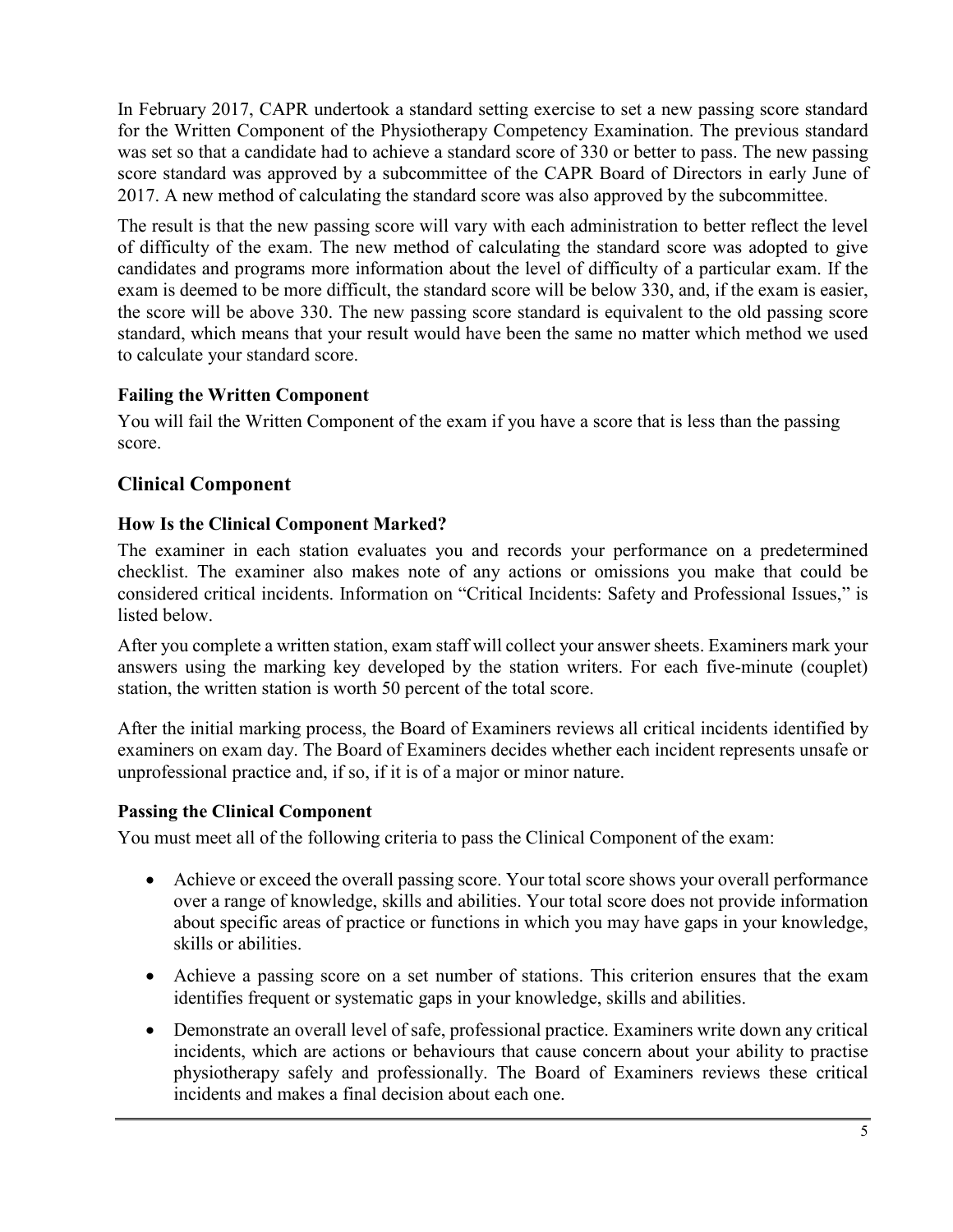Here are some of the things that the examiners will score you on:

- You take a focused approach to the station, as indicated on the Instructions to Candidate. (See Chapter 4: Clinical Component Sample Stations for a sample).
- You select, apply and complete the appropriate interventions (history-taking, assessment, treatment, education).
- You approach the station in an organized manner.
- You consider precautions and your client's safety, and discuss these issues with the client when appropriate.
- You communicate well with the client, both verbally and non-verbally.

#### **Critical Incidents: Safety and Professional Issues**

Safety incidents can include:

- Allowing a client to fall.
- Failing to apply a wheelchair's brakes.
- Omitting necessary warnings or precautions.
- Performing contraindicated exercises.

Professionalism incidents can include:

- Not respecting the client's pain tolerance.
- Being rude to the client.
- Performing an intervention without consent, or after consent has been withdrawn.
- Laughing at the client.
- Not respecting personal boundaries.
- Making inappropriate comments or jokes.
- Giving advice or instructions beyond physiotherapy competencies.

Major critical incidents include any conduct that can cause serious harm or death to a client.

#### **Failing the Clinical Component**

You will fail the Clinical Component of the exam if you

• have a score that is below the passing score;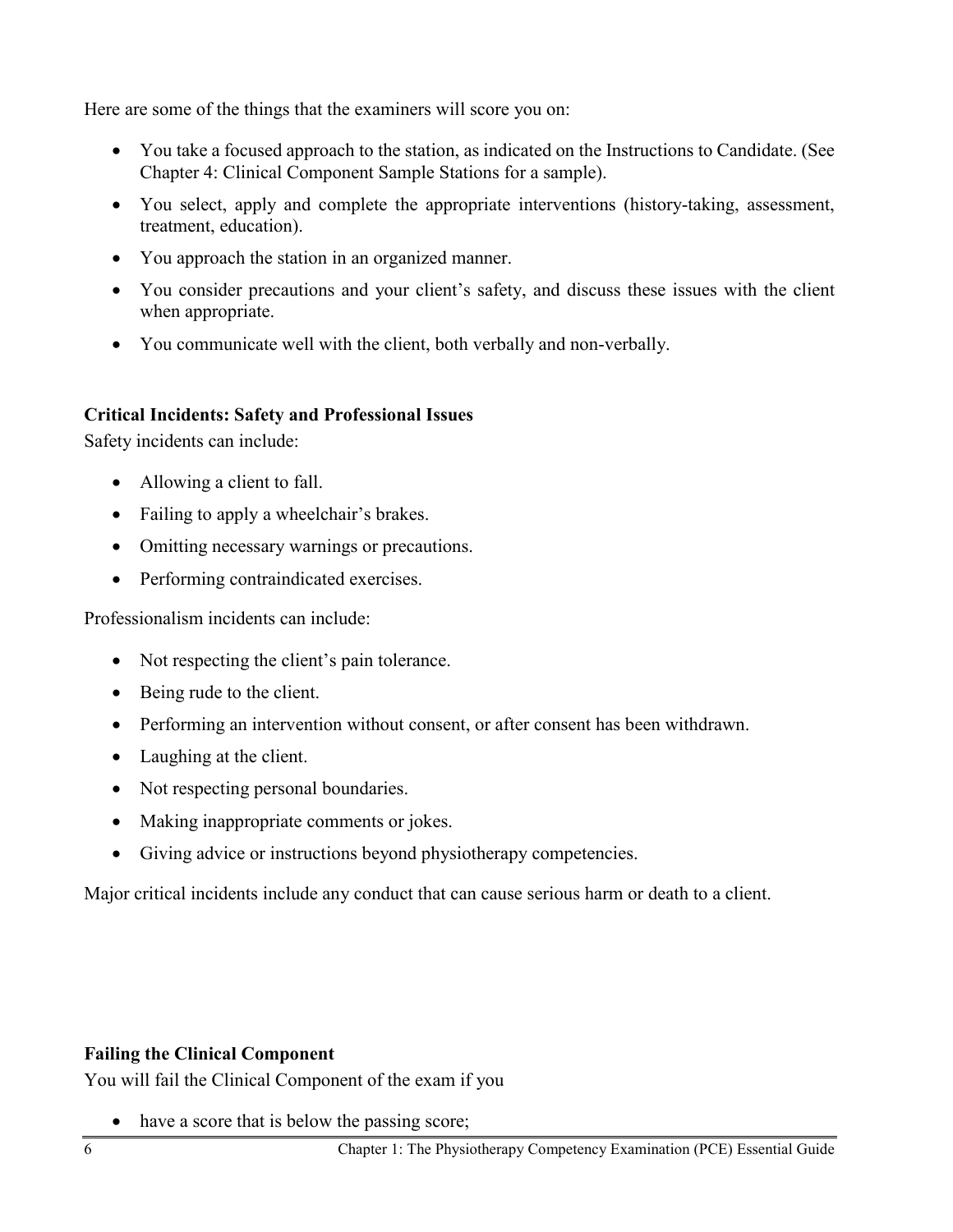- do not pass the required number of stations;
- have three or more minor critical incidents;
- have one major critical incident.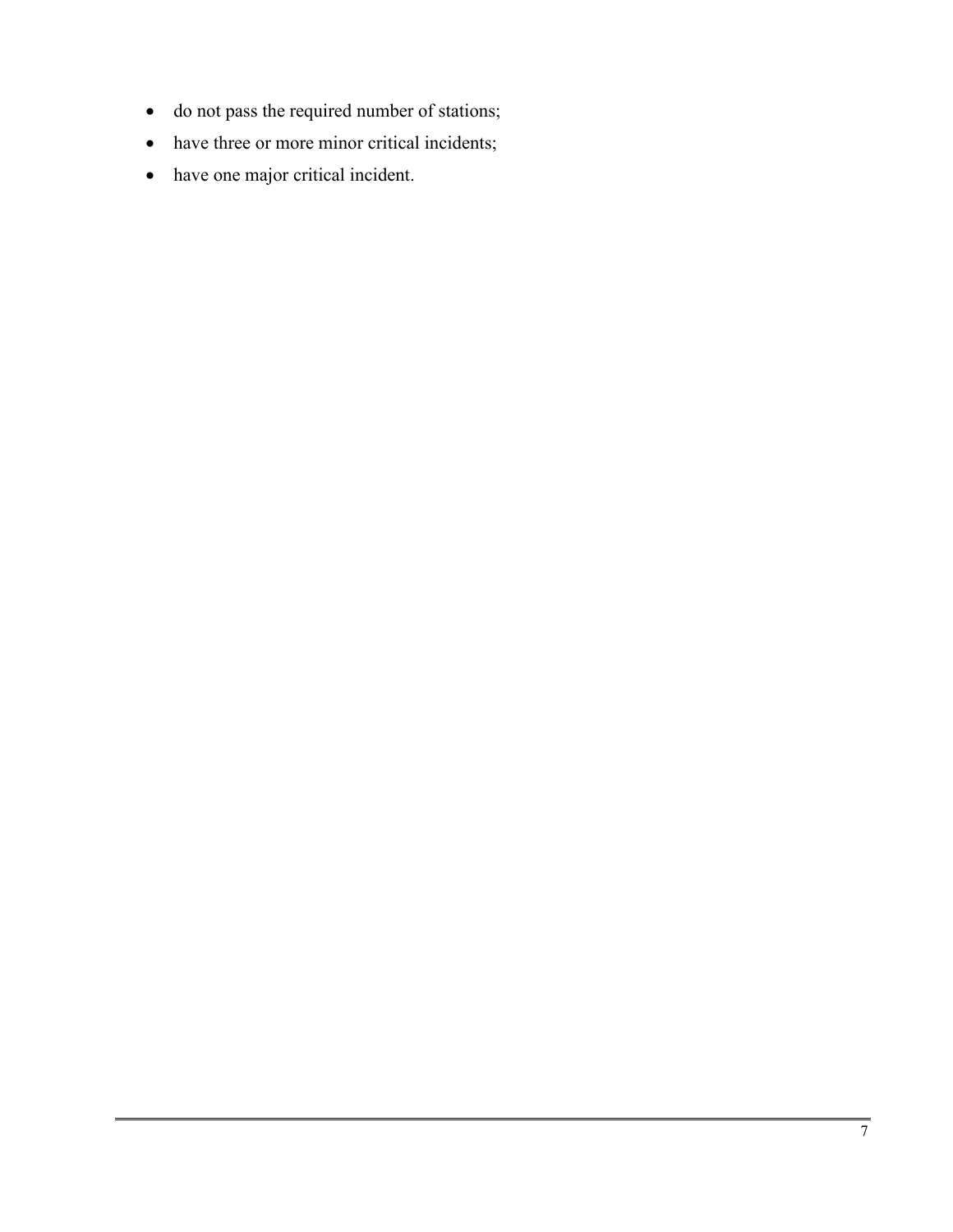## **Certificates and Licensing**

When you have successfully completed the PCE, we will grant you a Certificate of Completion. To become licensed, you must apply to the regulator of the province or territory in which you want to practise to be registered in that area. (In some countries, a registration certificate is called a "licence to practise.")

#### *Note:*

*Not all physiotherapy regulators in Canada require you to successfully complete both the Written and Clinical Components of the PCE before you get your licence. Some regulators will give you a temporary licence while you complete the exam. For details, contact the regulator of the province or territory in which you want to practise. (Refer [Regulator Websites\)](http://www.alliancept.org/regulator-websites/)*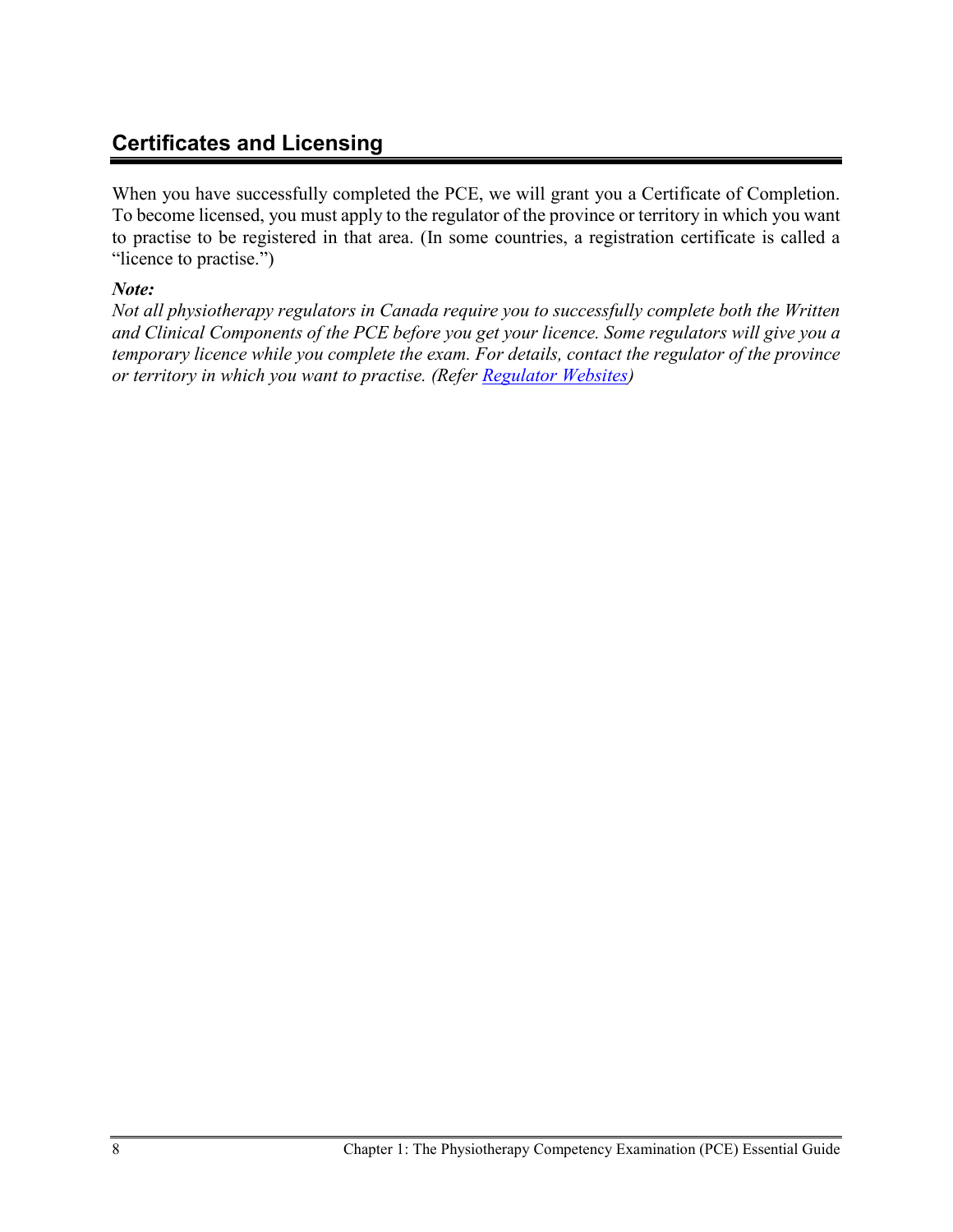## **The Licensing/Registration Process:**